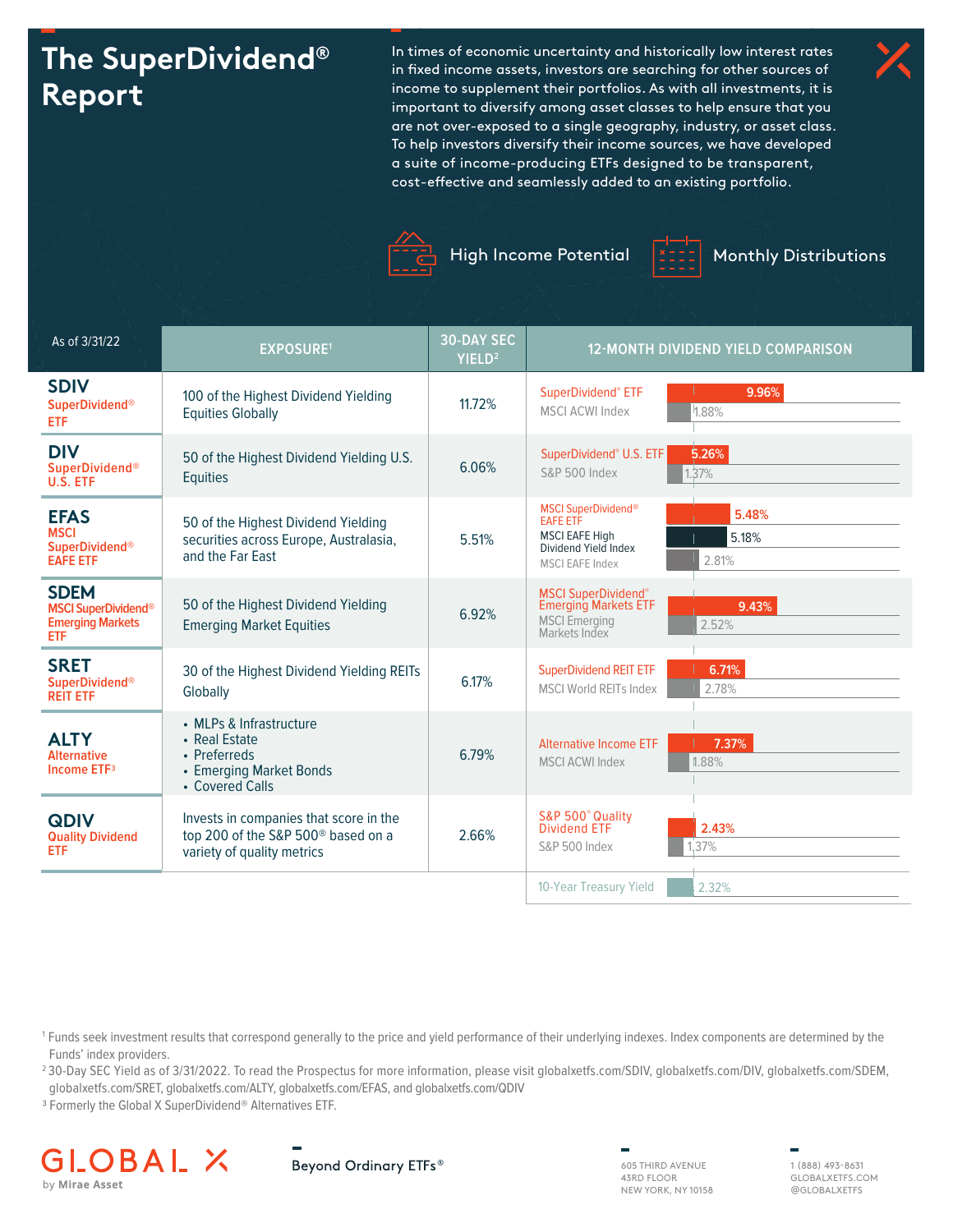

## STANDARD PERFORMANCE

|                                                                                        |               | <b>Fund Information</b> |                      | <b>Yields</b>                             |                                         |                                  |  |  |
|----------------------------------------------------------------------------------------|---------------|-------------------------|----------------------|-------------------------------------------|-----------------------------------------|----------------------------------|--|--|
| As of 3/31/22                                                                          | <b>Ticker</b> | <b>AUM</b>              | <b>Expense Ratio</b> | <b>Distribution</b><br>Yield <sup>1</sup> | 12-Month<br>Dividend Yield <sup>2</sup> | 30-Day<br>SEC Yield <sup>3</sup> |  |  |
| SuperDividend® ETF<br>Inception Date 06/08/2011                                        | <b>SDIV</b>   | \$882.2m                | 0.58%                | 9.96%                                     | 9.96%                                   | 11.72%                           |  |  |
| SuperDividend® U.S. ETF<br>Inception Date 03/11/2013                                   | <b>DIV</b>    | \$710.2m                | 0.45%                | 5.17%                                     | 5.26%                                   | 6.06%                            |  |  |
| <b>MSCI SuperDividend® EAFE ETF</b><br>Inception Date 11/14/2016                       | <b>EFAS</b>   | \$11.76m                | 0.55%                | 5.11%                                     | 5.48%                                   | 5.51%                            |  |  |
| <b>MSCI SuperDividend®</b><br><b>Emerging Markets ETF</b><br>Inception Date 03/16/2015 | <b>SDEM</b>   | \$79.81m                | 0.67%                | 8.48%                                     | 9.43%                                   | 6.92%                            |  |  |
| SuperDividend® REIT ETF<br>Inception Date 03/16/2015                                   | <b>SRET</b>   | \$392.76 m              | 0.58%                | 6.39%                                     | 6.71%                                   | 6.17%                            |  |  |
| <b>Alternative Income ETF</b><br>Inception Date 07/13/2015                             | <b>ALTY</b>   | \$37.66m                | 0.50%                | 6.84%                                     | 7.37%                                   | 6.79%                            |  |  |
| S&P 500 <sup>®</sup> Quality Dividend ETF<br>Inception Date 07/13/2018                 | QDIV          | \$45.03 m               | 0.20%                | 2.61%                                     | 2.43%                                   | 2.66%                            |  |  |

**The performance data quoted represents past performance. Past performance does not guarantee future results. The investment return and principal value of an investment will fluctuate so that an investor's shares, when sold or redeemed, may be worth more or less than their original cost and current performance may be lower or higher than the performance quoted. For performance data current to the most recent month end, please call 1-888-493-8631, or visit globalxetfs.com.**

<sup>1</sup> Distribution Yield: The annual yield an investor would receive if the most recent fund distribution remained the same going forward. The yield represents a single distribution from the fund and does not represent total return of the fund. The distribution yield is calculated by annualizing the most recent distribution and dividing by the NAV.

<sup>2</sup> 12-Month Dividend Yield: The yield an investor would have received if they had held the fund over the last twelve months assuming the most recent NAV. The 12-Month yield is calculated by summing any income distributions over the past twelve months and dividing by the NAV.

<sup>3</sup> 30-Day SEC Yield: A standard yield calculation developed by the Securities and Exchange Commission that allows for fairer comparisons among funds. This figure reflects the interest earned during the period after deducting the fund's expenses for the period.



Beyond Ordinary ETFs®

605 THIRD AVENUE 43RD FLOOR NEW YORK, NY 10158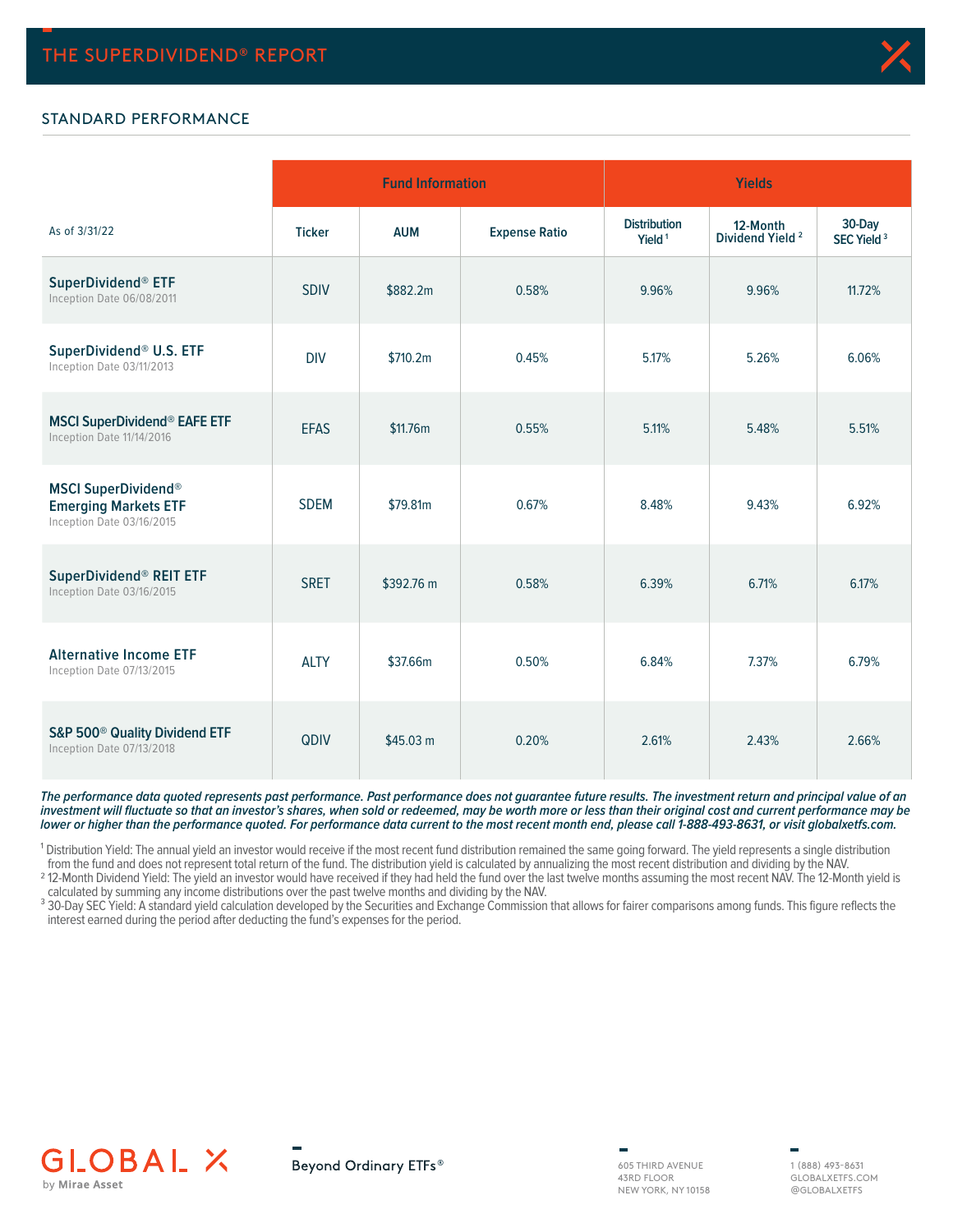### STANDARD PERFORMANCE

|                                                                        | <b>Performance</b>                      |                                |           |                          |                          |                                                  |  |  |  |
|------------------------------------------------------------------------|-----------------------------------------|--------------------------------|-----------|--------------------------|--------------------------|--------------------------------------------------|--|--|--|
| As of 3/31/22                                                          |                                         | <b>Since Fund</b><br>Inception | 1-Year    | 5-Year                   | 10-Year                  | <b>Annualized Since</b><br><b>Fund Inception</b> |  |  |  |
|                                                                        | <b>NAV</b>                              | 4.87%                          | $-9.21%$  | $-4.19%$                 | 1.01%                    | 0.44%                                            |  |  |  |
| SuperDividend <sup>®</sup> ETF<br>Inception Date 06/08/2011            | <b>Market Price</b>                     | 4.59%                          | $-9.97%$  | $-4.26%$                 | 0.93%                    | 0.42%                                            |  |  |  |
|                                                                        | <b>SOLSDIV Index</b>                    | 1.58%                          | $-10.49%$ | $-4.35%$                 | 0.79%                    | 0.14%                                            |  |  |  |
|                                                                        | <b>NAV</b>                              | 53.42%                         | 15.25%    | 3.29%                    |                          | 4.84%                                            |  |  |  |
| SuperDividend® U.S. ETF<br>Inception Date 03/11/2013                   | <b>Market Price</b>                     | 54.35%                         | 14.95%    | 3.30%                    |                          | 4.91%                                            |  |  |  |
|                                                                        | <b>IDIVT Index</b>                      | 61.21%                         | 15.84%    | 3.65%                    |                          | 5.41%                                            |  |  |  |
|                                                                        | <b>NAV</b>                              | 41.46%                         | 5.80%     | 4.72%                    |                          | 6.66%                                            |  |  |  |
| <b>MSCI SuperDividend® EAFE ETF</b><br>Inception Date 11/14/2016       | <b>Market Price</b>                     | 39.76%                         | 5.25%     | 4.68%                    | ÷                        | 6.42%                                            |  |  |  |
|                                                                        | <b>M1CXGXC Index</b>                    | 45.32%                         | 6.38%     | 5.25%                    | $\overline{\phantom{a}}$ | 7.20%                                            |  |  |  |
| <b>MSCI SuperDividend®</b>                                             | <b>NAV</b>                              | 8.90%                          | $-5.85%$  | $-1.55%$                 | ×,                       | 1.22%                                            |  |  |  |
| <b>Emerging Markets ETF4</b>                                           | <b>Market Price</b>                     | 9.06%                          | $-6.61%$  | $-1.70%$                 |                          | 1.24%                                            |  |  |  |
| Inception Date 03/16/2015                                              | Hybrid SuperDividend Index <sup>5</sup> | 16.62%                         | $-7.31%$  | $-0.96%$                 | ÷,                       | 2.21%                                            |  |  |  |
|                                                                        | <b>NAV</b>                              | 6.85%                          | 3.10%     | $-1.81%$                 |                          | 0.95%                                            |  |  |  |
| SuperDividend® REIT ETF<br>Inception Date 03/16/2015                   | <b>Market Price</b>                     | 6.51%                          | 2.55%     | $-1.93%$                 |                          | 0.90%                                            |  |  |  |
|                                                                        | <b>SRET Index</b>                       | 10.92%                         | 3.61%     | $-1.35%$                 |                          | 1.48%                                            |  |  |  |
|                                                                        | <b>NAV</b>                              | 48.76%                         | 10.08%    | 4.76%                    |                          | 6.09%                                            |  |  |  |
| <b>Alternative Income ETF</b><br>Inception Date 07/13/2015             | <b>Market Price</b>                     | 48.85%                         | 9.81%     | 4.68%                    |                          | 6.10%                                            |  |  |  |
|                                                                        | <b>IALTYT Index</b>                     | 53.10%                         | 10.29%    | 5.07%                    |                          | 6.54%                                            |  |  |  |
|                                                                        | <b>NAV</b>                              | 51.17%                         | 17.69%    | ÷                        |                          | $11.77\%$                                        |  |  |  |
| S&P 500 <sup>®</sup> Quality Dividend ETF<br>Inception Date 07/13/2018 | <b>Market Price</b>                     | 51.52%                         | 17.53%    | ÷,                       |                          | 11.84%                                           |  |  |  |
|                                                                        | <b>SPXQHDUT Index</b>                   | 52.95%                         | 17.97%    | $\overline{\phantom{a}}$ |                          | 12.11%                                           |  |  |  |

**The performance data quoted represents past performance. Past performance does not guarantee future results. The investment return and principal value of an investment will fluctuate so that an investor's shares, when sold or redeemed, may be worth more or less than their original cost and current performance may be lower or higher than the performance quoted. For performance data current to the most recent month end, please call 1-888-493-8631, or visit globalxetfs.com.**

4 The Fund's name, investment objective, and investment strategy changed effective November 16, 2016. The Fund inception date reflects the original inception date of the Fund when it was the Global X SuperDividend Emerging Markets ETF.

5 The Hybrid SuperDividend Index consists of the INDXX SuperDividend Emerging Markets Index from the inception of the Fund through November 15, 2016, and the MSCI Emerging Markets Top 50 Dividend Index going forward.



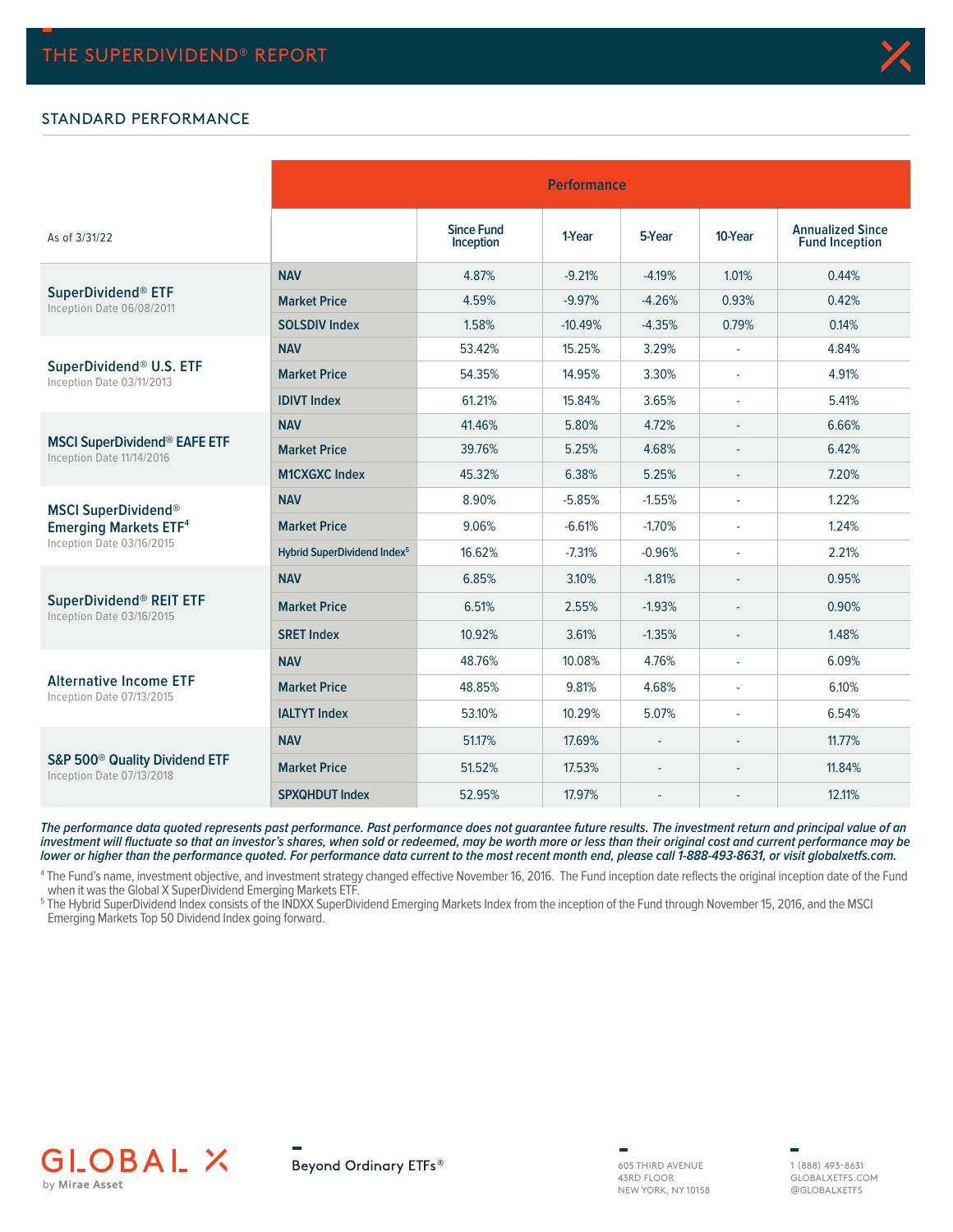## **SDIV**

### **Component Credit Rating<sup>1,2</sup>**



- 40 of SDIV's 91 components received a rating from at least one of the three major credit rating agencies (S&P, Moody's, and Fitch).
- 33% of the components which were rated by at least oe ratings agency had an investment grade rating.

| <i>*Top 10 Yielding Securities<sup>1</sup></i>   | <b>Indicated</b><br>Yield | Weight<br>in Fund |
|--------------------------------------------------|---------------------------|-------------------|
| China Aoyuan Group Ltd                           | 67.84%                    | 1.27%             |
| Logan Group Co Ltd                               | 47.98%                    | 1.61%             |
| Severstal PAO                                    | 39.93%                    | 0.12%             |
| Shimao Group Holdings Ltd                        | 36.20%                    | 1.25%             |
| Guangzhou R&F Properties Co Ltd                  | 31.45%                    | 1.05%             |
| Golden Ocean Group Ltd                           | 29.08%                    | 1.18%             |
| Agile Group Holdings Ltd                         | 27.71%                    | 1.24%             |
| <b>KWG Group Holdings Ltd</b>                    | 27.53%                    | 1.30%             |
| Powerlong Real Estate Holdings                   | 24.64%                    | 0.78%             |
| Transmissora Aliança de Energia Elétrica<br>S.A. | 21.05%                    | 123%              |

## **SDIV Rolling 12 Month Distributions² Rolling 12-Month Distributions\***



## **DIV**

### **Component Credit Rating<sup>1,2</sup>**



- 32 of DIV's 50 components received a rating from at least one of the three major credit rating agencies (S&P, Moody's, and Fitch).
- 59% of the components which were rated by at least one ratings agency had an investment grade rating.

| *Top 10 Yielding Securities <sup>1</sup> | <b>Indicated</b><br>Yield | Weight<br>in Fund |
|------------------------------------------|---------------------------|-------------------|
| Invesco Mortgage Capital Inc             | 15.79%                    | 1.81%             |
| Icahn Enterprises LP                     | 15.41%                    | 1.81%             |
| Armour Residential Reit Inc.             | 14.29%                    | 1.89%             |
| Knot Offshore Partners LP                | 12.30%                    | 2.16%             |
| Two Harbors Investment Corp              | 12.30%                    | 2.05%             |
| Usa Compression Partners LP              | 11.93%                    | 1.97%             |
| Agnc Investment Corp                     | 10.99%                    | 1.87%             |
| Global Net Lease Inc.                    | 10.17%                    | 2.06%             |
| Sabine Royalty Trust                     | 9.71%                     | 2.27%             |
| <b>Crossamerica Partners LP</b>          | 9.63%                     | 1.97%             |
|                                          |                           |                   |

**DIV Rolling 12 Month Distributions² Rolling 12-Month Distributions\***



# **EFAS**



- 43 of EFAS's 50 components received a rating from at least one of the three major credit rating agencies (S&P, Moody's, and Fitch).
- 95% of the components which were rated by at least one ratings agency had an investment grade rating.

|                   | <b>Component Credit Rating</b> <sup>1,2</sup> |                                                                                                               |                                                             | <i>*Top 10 Yielding Securities<sup>1</sup></i> | <b>Indicated</b><br>Yield | Weight<br>in Fund |
|-------------------|-----------------------------------------------|---------------------------------------------------------------------------------------------------------------|-------------------------------------------------------------|------------------------------------------------|---------------------------|-------------------|
|                   |                                               |                                                                                                               |                                                             | Fortescue Metals Group Ltd                     | 14.38%                    | 1.82%             |
| 0 <sub>0</sub>    | 22                                            | 19                                                                                                            | 2 <sup>1</sup><br>$\overline{0}$<br>$\Omega$                | Persimmon Plc                                  | 10.93%                    | 1.35%             |
|                   |                                               |                                                                                                               |                                                             | Mitsui Osk Lines Ltd                           | 10.23%                    | 2.23%             |
| AAA AA-<br>to AA+ | Д.<br>to A+                                   | BBB-to BBB+                                                                                                   | $B-$ CCC-<br>to $B+$ to CCC+<br>BB-<br>to $\overline{BB}$ + | Credit Agricole SA                             | 9.65%                     | 1.64%             |
|                   |                                               |                                                                                                               |                                                             | Rio Tinto Plc                                  | 9.50%                     | 1.90%             |
|                   |                                               | • 43 of EFAS's 50 components received a rating from<br>at least one of the three major credit rating agencies |                                                             | <b>BHP Group Ltd</b>                           | 9.28%                     | 4.48%             |
|                   | (S&P, Moody's, and Fitch).                    |                                                                                                               |                                                             | Rio Tinto Ltd                                  | 9.12%                     | 1.93%             |
|                   |                                               | • 95% of the components which were rated by at least                                                          |                                                             | M&G PIC                                        | 8.27%                     | 1.84%             |
|                   |                                               | one ratings agency had an investment grade rating.                                                            |                                                             | Phoenix Group Holdings Plc                     | 7.96%                     | 1.65%             |
|                   |                                               |                                                                                                               |                                                             | Poste Italiane SPA                             | 7.51%                     | 1.77%             |
|                   |                                               |                                                                                                               |                                                             |                                                |                           |                   |

#### **EFAS Rolling 12 Month Distributions² Rolling 12-Month Distributions\*** \$0.00 \$0.03 \$0.06 \$0.09 \$0.12 \$0.15 Apr-21 May-21 Jun-21 Jul-21 Aug-21 Sep-21 Oct-21 Nov-21 Dec-21 Jan-22 Feb-22 Mar-22

## **SDEM**

#### **Component Credit Rating<sup>1,2</sup>**





• 46% of the components which were rated by at least one ratings agency had an investment grade rating.

|                                                        | Component Credit Rating <sup>1,2</sup> |  |                                                   |                          |                        | <i>*Top 10 Yielding Securities<sup>1</sup></i> | <b>Indicated</b><br>Yield | Weight<br>in Fund             | <b>Rolling 12-Month Distributions*</b> |           |        |   |  |  |  |  |  |
|--------------------------------------------------------|----------------------------------------|--|---------------------------------------------------|--------------------------|------------------------|------------------------------------------------|---------------------------|-------------------------------|----------------------------------------|-----------|--------|---|--|--|--|--|--|
|                                                        |                                        |  |                                                   |                          |                        |                                                |                           | Logan Group Co Ltd            | 47.98%                                 | 0.45%     | \$0.20 |   |  |  |  |  |  |
|                                                        |                                        |  |                                                   |                          |                        |                                                |                           | Sunac China Holdings Ltd      | 43.25%                                 | 0.55%     |        |   |  |  |  |  |  |
|                                                        | $\Omega$                               |  | 8                                                 |                          |                        | 3                                              |                           | Severstal PAO                 | 39.93%                                 | 0.30%     | \$0.15 |   |  |  |  |  |  |
|                                                        |                                        |  | BBB- to BBB+                                      | BB-to BB+                | B-                     | CCC-                                           |                           | Shimao Group Holdings Ltd     | 36.20%                                 | 0.78%     |        |   |  |  |  |  |  |
| AA AA-<br>to $B+$<br>to CCC+<br>to A+<br>to AA+        |                                        |  |                                                   | Agile Group Holdings Ltd | 27.71%                 | 0.85%                                          | \$0.10                    |                               |                                        |           |        |   |  |  |  |  |  |
|                                                        |                                        |  |                                                   |                          |                        |                                                |                           | <b>KWG Group Holdings Ltd</b> | 27.53%                                 | 0.68%     |        |   |  |  |  |  |  |
|                                                        |                                        |  | 24 of SDEM's 46 components received a rating from |                          |                        |                                                |                           | Novolipetsk Steel PISC        | 27.25%                                 | 0.33%     | \$0.05 |   |  |  |  |  |  |
| at least one of the three major credit rating agencies |                                        |  |                                                   |                          | Alrosa PJSC            | 19.15%                                         | 0.44%                     |                               |                                        |           |        |   |  |  |  |  |  |
| (S&P, Moody's and Fitch).                              |                                        |  |                                                   |                          | Surgutneftegas PJSC    | 18.29%                                         | 0.44%                     | \$0.00                        |                                        |           |        |   |  |  |  |  |  |
| 46% of the components which were rated by at least     |                                        |  |                                                   |                          | Hartalega Holdings BHD | 18.03%                                         | 2.09%                     |                               |                                        | $\bar{z}$ | g      | 읎 |  |  |  |  |  |
| ono ratinge agoncy had an invoctmont grado rating      |                                        |  |                                                   |                          |                        |                                                |                           |                               |                                        |           |        |   |  |  |  |  |  |



1 Bloomberg, 3/31/2022

<sup>2</sup> Credit Quality Methodology: All rated securities are rated by S&P, Moody's, and/or Fitch. If a security is rated by more than one of these organizations, the lowest rating assigned is considered for this analysis.

\* Holdings subject to change. Current and future holdings subject to risk.

Ratings are measured on a scale that generally ranges from AAA (highest) to D (lowest).

## В by Mirae Asset

## Beyond Ordinary ETFs®

605 THIRD AVENUE 43RD FLOOR NEW YORK, NY 10158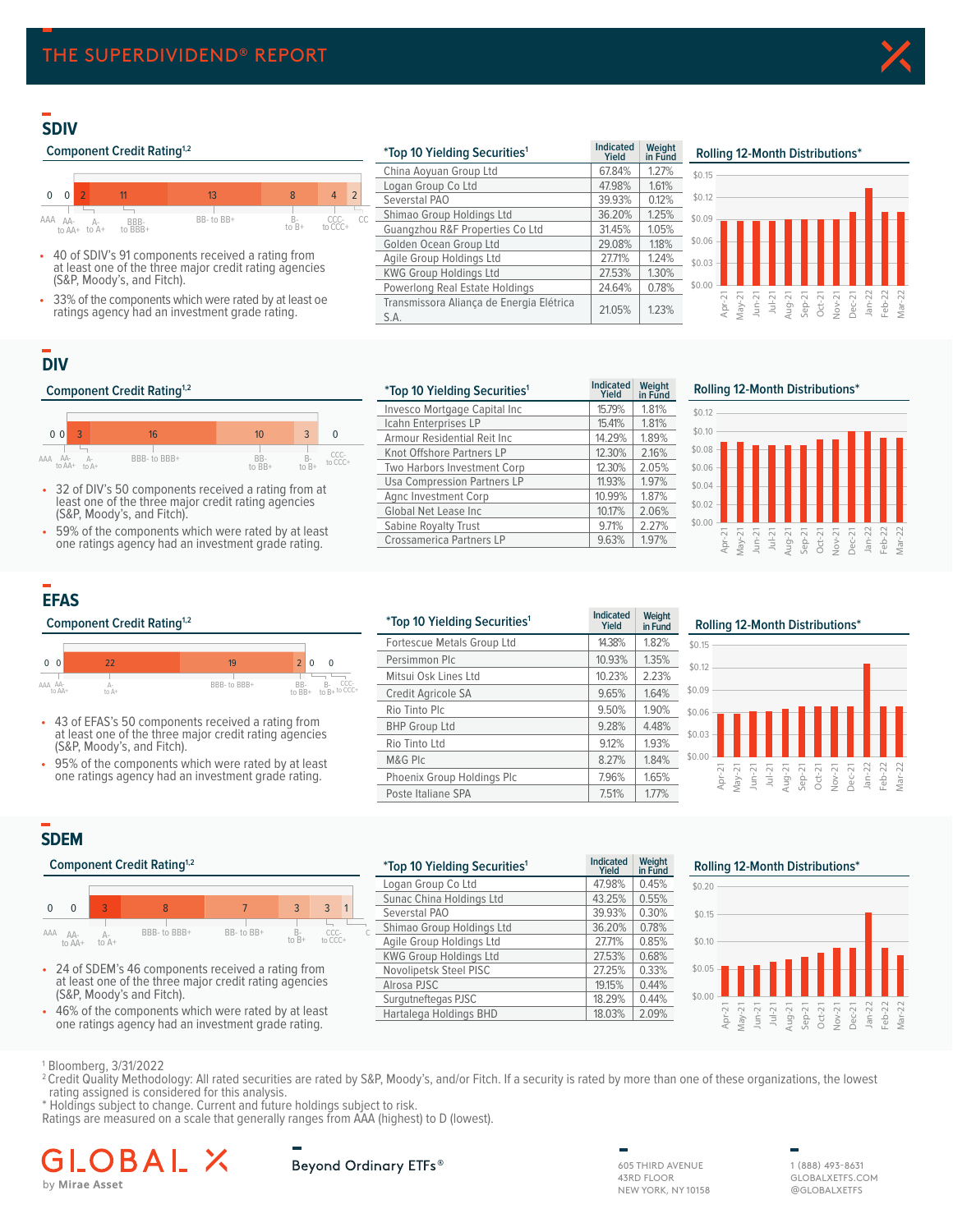## **SRET**

## **Component Credit Rating<sup>1,2</sup>**



- 17 of SRET's 29 components received a rating from at least one of the three major credit rating agencies (S&P, Moody's, and Fitch).
- 65% of the components which were rated by at least one ratings agency had an investment grade rating.

| <i>*Top 10 Yielding Securities<sup>1</sup></i> | <b>Indicated</b><br>Yield | Weight<br>in Fund | Rolling 12-Month Distributions* |
|------------------------------------------------|---------------------------|-------------------|---------------------------------|
| Armour Residential Reit Inc.                   | 14.29%                    | 3.02%             | \$0.06                          |
| Annaly Capital Management Inc.                 | 12.50%                    | 3.04%             |                                 |
| Pennymac Mortgage Investment Trust             | 11.13%                    | 3.42%             | \$0.05                          |
| Agnc Investment Corp                           | 10.99%                    | 2.98%             |                                 |
| Ellington Financial Inc                        | 10.14%                    | 3.28%             | \$0.04                          |
| <b>Broadmark Realty Capital Inc.</b>           | 9.71%                     | 3.11%             |                                 |
| <b>Dynex Capital Inc</b>                       | 9.63%                     | 3.20%             | \$0.03                          |
| New Residential Investment Corp                | 9.11%                     | 3.30%             |                                 |
| Ares Commercial Real Estate Co                 | 8.51%                     | 3.54%             | \$0.02                          |
| <b>KKR Real Estate Finance Trust</b>           | 8.35%                     | 3.20%             | Ņ                               |



# **ALTY**

#### **Component Credit Rating<sup>1,2</sup>**



- 15 of ALTY's 20 components received a rating from at least one of the three major credit rating agencies (S&P, Moody's, and Fitch).\*\*
- 73% of the components which were rated by at least one ratings agency had an investment grade rating.

\*\*Out of ALTY's 20 components, 4 are Close-ended Funds which are not rated by ratings agencies.

| <i>*Top 10 Yielding Securities<sup>1</sup></i> | <b>Indicated</b><br>Yield | Weight<br>in Fund | Rolling 12-Month Distributions*                                                          |
|------------------------------------------------|---------------------------|-------------------|------------------------------------------------------------------------------------------|
| Icahn Enterprises LP                           | 15.41%                    | 1.33%             | \$0.12                                                                                   |
| Global X Nasdag 100 Covered Call ETF           | 12.00%                    | 19.43%            | \$0.10                                                                                   |
| <b>MPLX LP</b>                                 | 8.50%                     | 1.50%             | \$0.08                                                                                   |
| Magellan Midstream Partners LP                 | 8.46%                     | 1.37%             | \$0.06                                                                                   |
| <b>Bp Midstream Partners LP</b>                | 8.22%                     | 1.63%             |                                                                                          |
| Sunoco LP                                      | 8.09%                     | 1.40%             | $$0.04 -$                                                                                |
| Suburban Propane Partners LP                   | 8.07%                     | 1.34%             | $$0.02 -$                                                                                |
| <b>Holly Energy Partners LP</b>                | 7.91%                     | 1.23%             | \$0.00                                                                                   |
| <b>Enterprise Products Partners LP</b>         | 7.21%                     | 1.54%             | Apr-21<br>May-21<br>Jul-21<br>Jul-21<br>Sep-21<br>Sep-21<br>Oct-21<br>Oct-21<br>$Dec-21$ |
| Global X Superdividend Reit ETF                | 6.53%                     | 19.75%            |                                                                                          |



## **QDIV**

## **Component Credit Rating<sup>1,2</sup>**



- 66 of QDIV's 71 components received a rating from at least one of the three major credit rating agencies (S&P, Moody's, and Fitch).
- 95% of the components which were rated by at least one ratings agency had an investment grade rating.

| <i>*Top 10 Yielding Securities<sup>1</sup></i> | <b>Indicated</b><br>Yield | Weight<br>in Fund | Rolling 12-Month Distributions*                                                                         |
|------------------------------------------------|---------------------------|-------------------|---------------------------------------------------------------------------------------------------------|
| Coterra Energy Inc                             | 8.31%                     | 1.74%             | \$0.08                                                                                                  |
| Lyondellbasell Industries NV                   | 4.40%                     | 1.54%             |                                                                                                         |
| Dow Inc.                                       | 4.39%                     | 1.57%             | \$0.06                                                                                                  |
| <b>Newell Brands Inc.</b>                      | 4.30%                     | 1.29%             |                                                                                                         |
| Exxon Mobil Corp                               | 4.26%                     | 1.76%             | \$0.04                                                                                                  |
| Huntington Bancshares Inc                      | 4.24%                     | 1.29%             |                                                                                                         |
| Franklin Resources Inc                         | 4.15%                     | 1.10%             | \$0.02                                                                                                  |
| Kraft Heinz Co                                 | 4.06%                     | 1.55%             |                                                                                                         |
| <b>Whirlpool Corp</b>                          | 4.05%                     | 1.02%             | \$0.00                                                                                                  |
| International Paper Co                         | 4.01%                     | 1.35%             | $\sim$ $\sim$<br>$\sim$<br>$\sim$<br>$\sim$<br>$\sim$<br>$\overline{\phantom{a}}$<br>ىند<br><b>SHOW</b> |

| Rolling 12-Month Distributions* |        |          |           |                  |          |                  |          |          |          |          |
|---------------------------------|--------|----------|-----------|------------------|----------|------------------|----------|----------|----------|----------|
| \$0.08                          |        |          |           |                  |          |                  |          |          |          |          |
| \$0.06                          |        |          |           |                  |          |                  |          |          |          |          |
| \$0.04                          |        |          |           |                  |          |                  |          |          |          |          |
| \$0.02                          |        |          |           |                  |          |                  |          |          |          |          |
| \$0.00                          |        |          |           |                  |          |                  |          |          |          |          |
|                                 | Apr-21 | $May-21$ | $J$ un-21 | Jul-21<br>Aug-21 | $Sep-21$ | Oct-21<br>Nov-21 | $Dec-21$ | $Jan-22$ | $Feb-22$ | $Mar-22$ |

1 Bloomberg, 3/31/2022

- <sup>2</sup> Credit Quality Methodology: All rated securities are rated by S&P, Moody's, and/or Fitch. If a security is rated by more than one of these organizations, the lowest rating assigned is considered for this analysis.
- \* Holdings subject to change. Current and future holdings subject to risk.

Ratings are measured on a scale that generally ranges from AAA (highest) to D (lowest).

#### BAL. GLC 人 by Mirae Asset

Beyond Ordinary ETFs®

605 THIRD AVENUE 43RD FLOOR NEW YORK, NY 10158